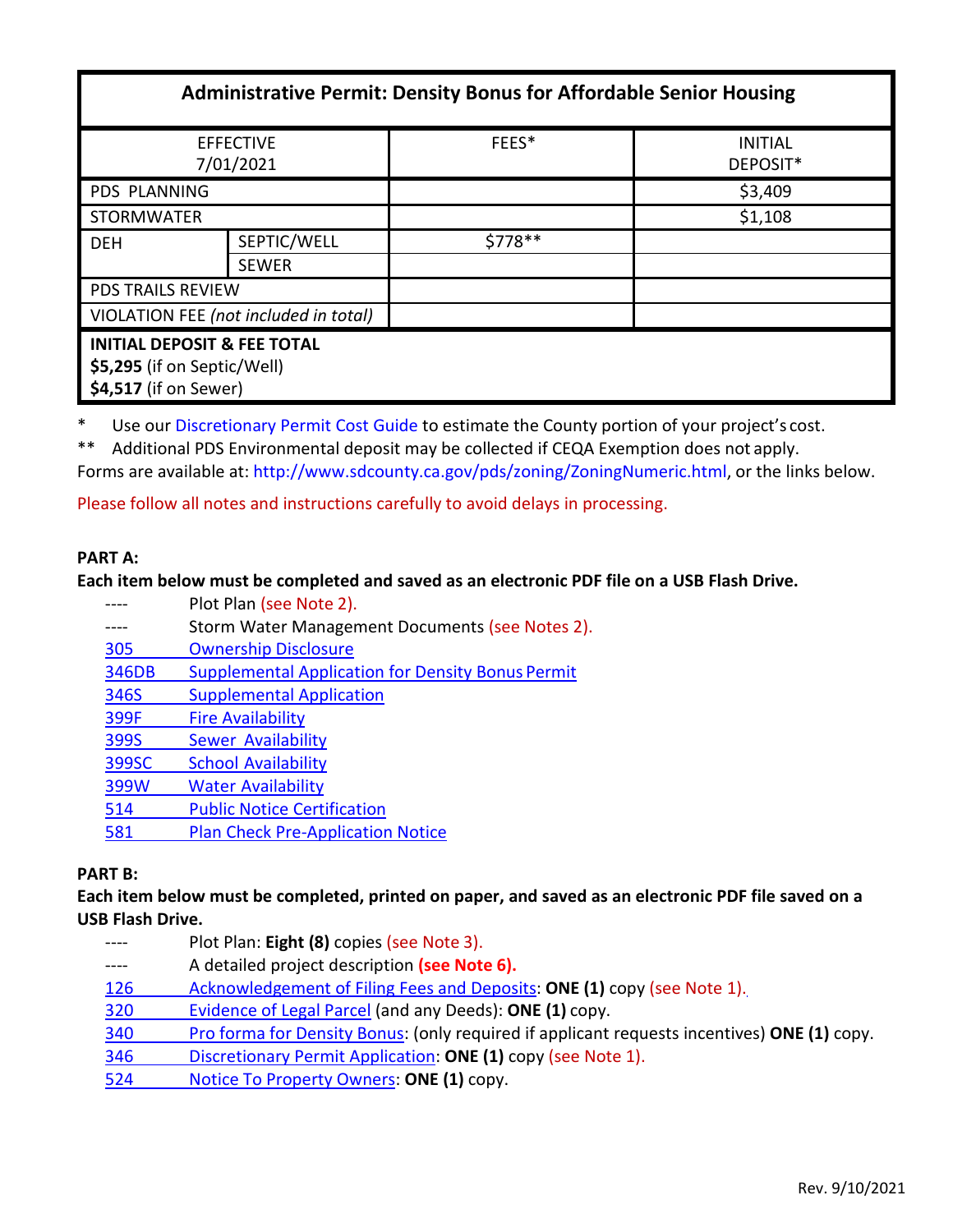### **Storm Water Management Documents:**

- **Step 1:** [Storm Water Intake Form for All Permit Applications:](http://www.sandiegocounty.gov/content/dam/sdc/pds/zoning/formfields/SWQMP-Intake-Form.pdf) **ONE (1)** copy (see Notes 2, 3).
- **Step 2: As determined by the Intake Form above, complete the required SWQMP below.** [Standard Project SWQMP:](http://www.sandiegocounty.gov/content/dam/sdc/pds/zoning/formfields/SWQMP-Standard.pdf) **ONE (1)** copy (see Notes 2, 3). **Or**

[Priority Development \(PDP\) SWQMP:](https://www.sandiegocounty.gov/content/sdc/dpw/watersheds/DevelopmentandConstruction/BMP_Design_Manual.html) **ONE (1)** copy (see Notes 2, 3).

# **PART C:**

**All items below are for your information. Please do not bring in these items.**

- 090 [Minimum Plot Plan](http://www.sdcounty.ca.gov/pds/docs/pds090.pdf) Information
- 209 [Defense and Indemnification Agreement](http://www.sdcounty.ca.gov/pds/zoning/formfields/PDS-PLN-209.pdf) FAQ[s](http://www.sdcounty.ca.gov/pds/zoning/formfields/PDS-PLN-247.pdf)
- 247 [Fish and Wildlife](http://www.sdcounty.ca.gov/pds/zoning/formfields/PDS-PLN-247.pdf) Fees
- 338 [Density Bonus FAQ's](http://www.sandiegocounty.gov/pds/zoning/formfields/PDS-PLN-338.pdf)
- 515 [Public Notice](http://www.sdcounty.ca.gov/pds/zoning/formfields/PDS-PLN-515.pdf) Procedure
- 516 [Public Notice Applicant's](http://www.sdcounty.ca.gov/pds/zoning/formfields/PDS-PLN-516.pdf) Guide
- 906 Signature [Requirements](http://www.sdcounty.ca.gov/pds/zoning/formfields/PDS-PLN-906.pdf)
	- [Policy G-3: Determination of Legal Parcel](http://www.sdcounty.ca.gov/pds/zoning/formfields/POLICY-G-3.pdf)

## **NOTES:**

## **1. IMPORTANT:**

A Registered Property Owner **MUST SUBMIT** a **Signed Letter of Authorization** for an Agent if; An Authorized Agent signs the PDS-346 form and is not the registered owner of the parcel.

- Or, the parcel is owned by two or more registered owners.
- Or, not all of the registered owners are signing the PDS-346 form.
- Or, the Authorized Agent is not the Financially Responsible Party.

Or, the parcel is owned by a Corporation.

## **ADDITIONALLY:**

Financially Responsible Party **MUST SIGN** form PDS-126.

Financially Responsible Party **INFORMATION MUST MATCH EXACTLY** on form PDS-126 Authorized Agent **may sign** form PDS-346 **ONLY IF ATTACHED** to a **Signed Letter ofAuthorization.**

- 2. Save each complete Study, Report, Plot Plan, Map, etc., as an electronic PDF file onto ONE (1) USB Flash Drive. Provide only ONE (1) USB Flash Drive. Submit only the requested files. Files CANNOT have any security restrictions or passwords. Please name each PDF file on the USB Flash Drive based on the "Title or Type" of document being submitted (examples: Plot Plan, Resource Protection Study, Grading Plan). Please note: the USB Flash Drive will not be returned.
- 3. Plot plans are to be stapled together in sets and folded to 8½" x 11" with the lower right-hand corner exposed (see PDS-090 for minimum plot plan requirements)
- 4. If project is a violation, plans must have Code Compliance Officer's stamp before accepting the application.
- 5. Your application package must be complete when you bring it in forsubmittal. The submittal process begins at the main "Check-In" counter on the first floor.